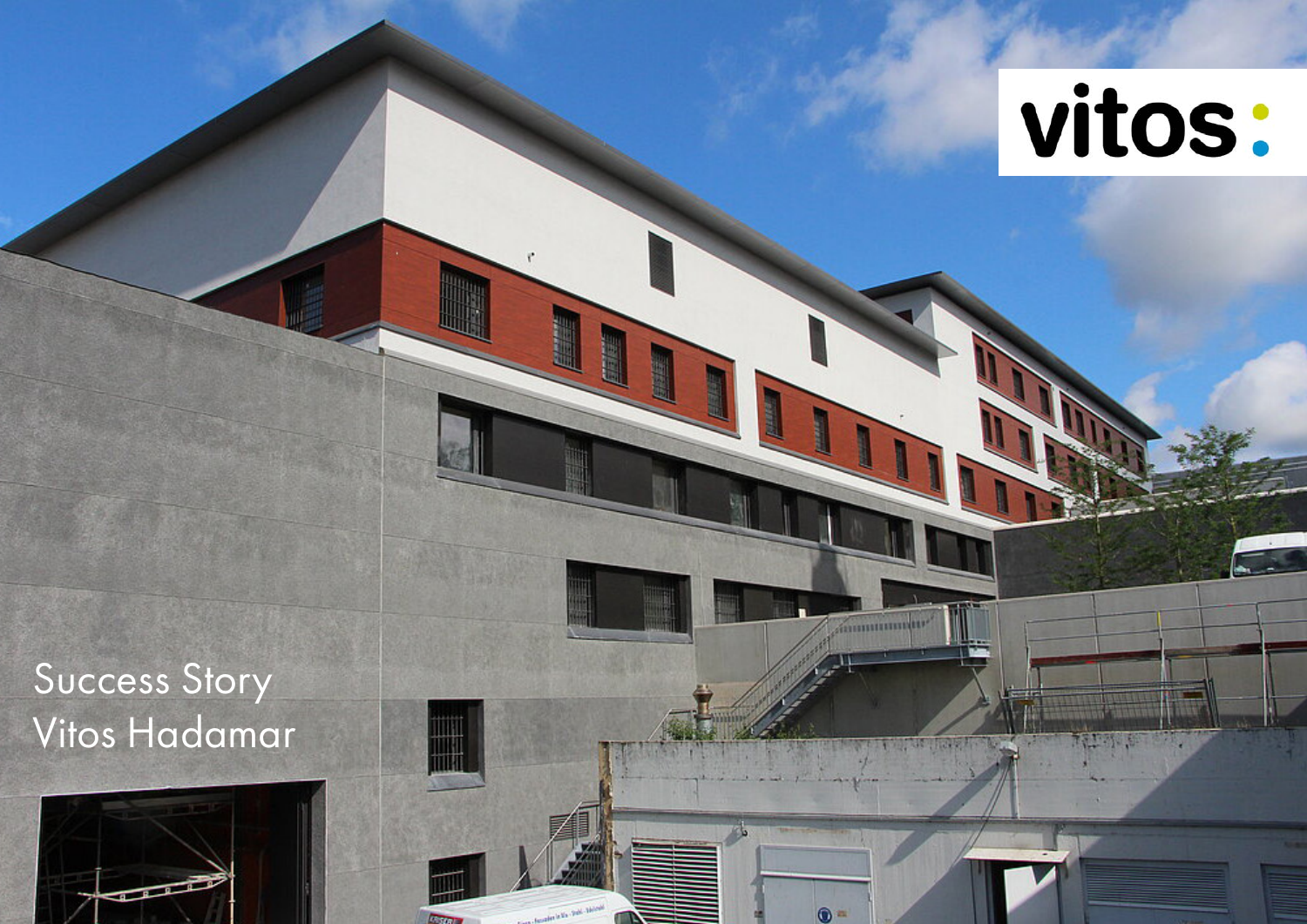## Efficient processes in the entrance area. A locker system becomes a security concept.

#### Introduction - Our client:

The Vitos Clinic for Forensic Psychiatry Hadamar treats addicted offenders on behalf of the state of Hesse. Its "Maßregelvollzug" provides patients with qualified therapy while at the same time ensuring the highest possible level of security for staff and the public.

The facility's correspondingly strict security concepts were developed in cooperation with the State Criminal Police Office.

2 Systems

**Depots** 

322



#### **Security**

#### The challenge:

Vitos Hadamar was looking for a suitable solution to make the access control of its employees more efficient. Compliance with security regulations was an important factor here: It is not permitted to bring personal items into the inner area of the closed department. This includes, above all, electronic devices such as mobile phones and cameras, metallic objects and valuables.

Staff should be offered a way to store their belongings safely and in an organised manner in the anteroom of the facility. In the course of this, they should also be able to obtain their working equipment and radios.

Vitos placed particular emphasis on linking the receipt and issue of items with staff access control. As many barriers as possible should ensure that only authorised persons have access to both the locking system and the work area.

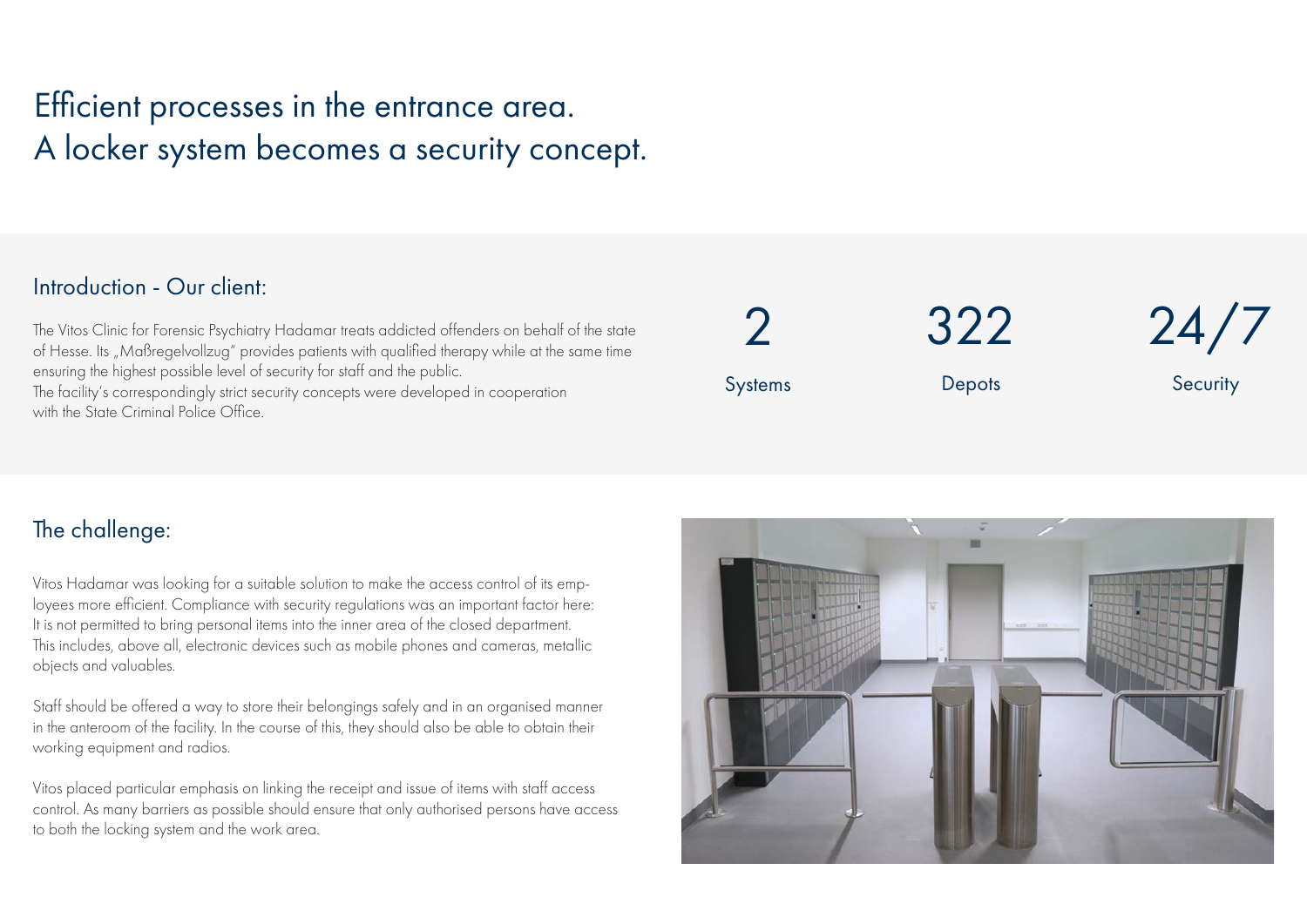### Our solution:

Electronic locker systems with RFID recognition enable Vitos to offer its employees an individual locker for depositing security-relevant objects. An additional barrier for access/exit to the depot locker system was installed in conjunction with a lock circuit via turnstile in the security staff's field of vision.



When entering the building, the employee authenticates themselves with the green chip at the turnstile. Access to the locker system is granted.



The employee authenticates themselves at the entrance door with the red chip in order to gain access to the work area. Their valuables remain in the locker.



The RFID recognition of the locker system recognises the green chip and opens the employee's individual locker. Stored inside are his work equipment and a red chip.



In the evening, the employee opens their locker with the red chip. They take out their personal belongings and the green chip, and place their work material inside the depot.



They take out the red chip and their work equipment. At the same time, they place their personal belongings and the green chip in the locker. This is the only way to close it.



When leaving the building, they authenticate themselves again with the green chip at the turnstile. Their work material and the **red chip** remain on site in the locker.